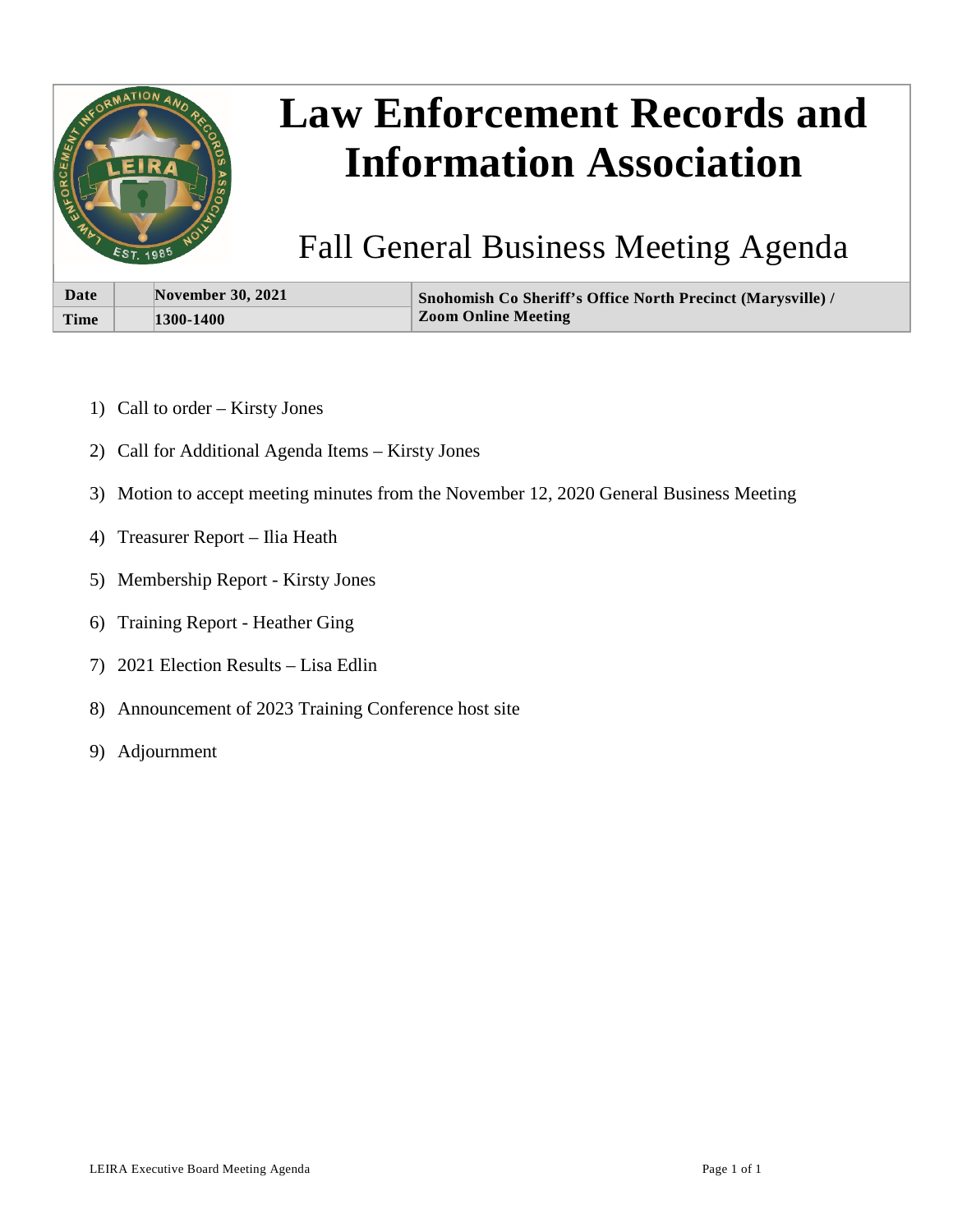

- 1) Call to order @ 1304– Sara Fitzgibbons
- 2) Call for Additional Agenda Items Sara Fitzgibbons
	- a. No additional agenda items
- 3) Motion to accept meeting minutes from the Tuesday, September 24, 2019 General Business Meeting
	- a. Minutes were already approved by the Executive Board in January 2020 and are posted to the website; no additional action needed
- 4) Treasurer Report Ilia Heath
	- a. Reported balances of \$60,360 in savings account and \$27,580 in checking account
	- b. Minimal costs this year due to reduction in programming
	- c. Formal 2020 Treasurer's Report will be released shortly
- 5) Membership Report: Sara Fitzgibbons
	- a. Current membership stands at 270 members (234 active, 26 Lifetime, 10 admin)
	- b. Also have large database of prospective members goal is to convert some of these in the next year into paid memberships
	- c. Membership extended through 12/31/21 at no additional cost
- 6) Training Report: Heather Ging
	- a. All in person trainings for 2020 were cancelled due to COVID
	- b. PRI NIBRS training completed in October with 90 registered / 71 attended; free to members
	- c. Upcoming All Things Juvenile training in December with 83 registered; free to members
	- d. Members have also expressed interest in training on PRA, NICS, and property/evidence
- 7) 2021 Election Results Lisa Edlin
	- a. 29 ballots received
		- b. No write-ins
		- c. 2021 Eboard Results
			- i. President Kirsty Jones of Clyde Hill PD
			- ii. 1st VP Chris Leyda of Snohomish County Sheriff's Office
			- iii. 2nd VP Cathy Munoz of Cheney PD
			- iv. Secretary Ellen Hyde of Spokane PD
- 8) Adjournment @ 1325 Sara Fitzgibbons *Motion by Melinda Matlock; Second by Kirsty Jones; no discussion; motion approved*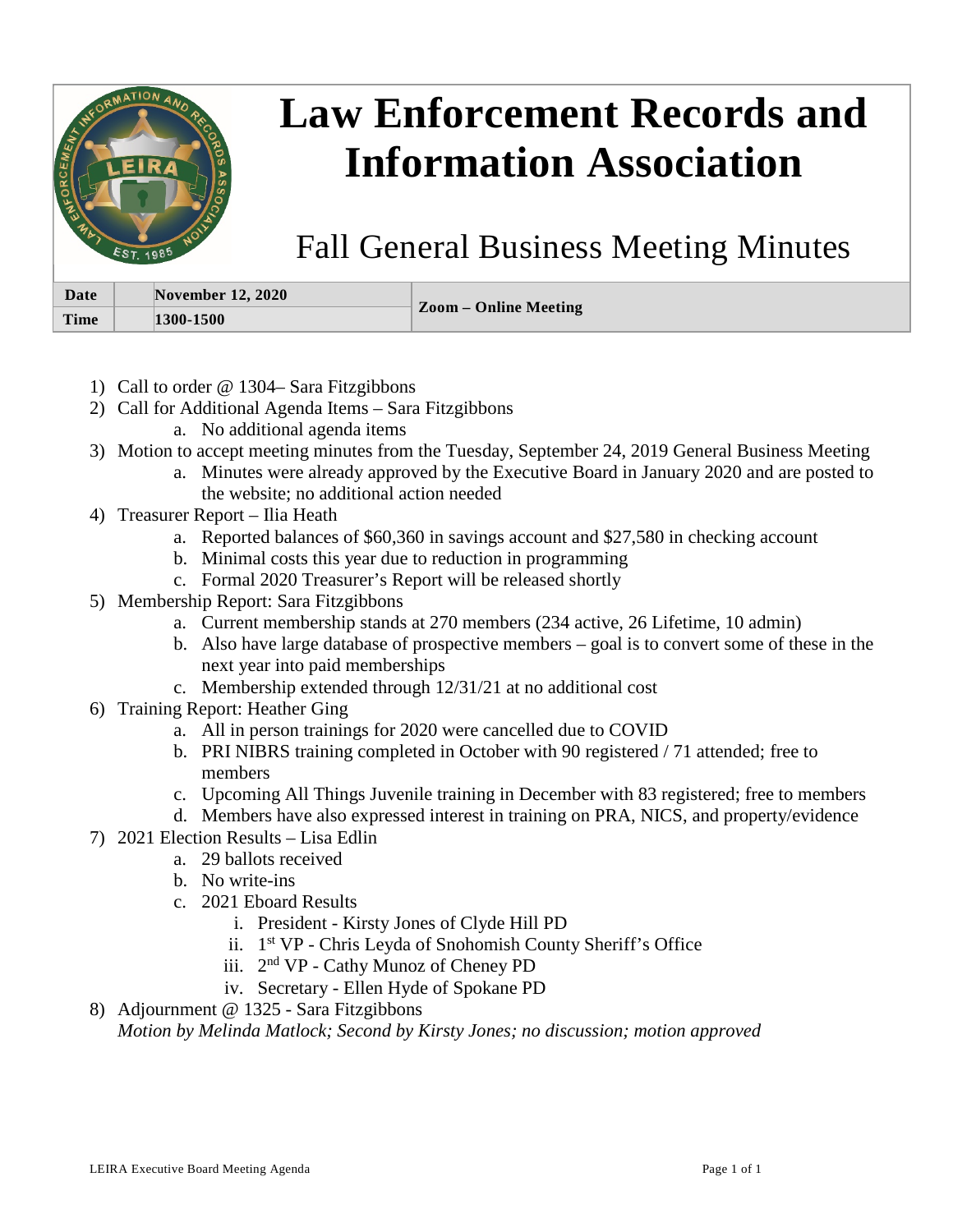### **EXECUTIVE BOARD ELECTIONS - 2022**

| PRESIDENT-                               | Kirsty Jones, Clyde Hill Police Department                 | 25 |
|------------------------------------------|------------------------------------------------------------|----|
| $1st$ Vice President -                   | Chris Leyda, Snohomish County Sheriff's Office             | 25 |
| 2 <sup>nd</sup> Vice President-          | Cathy Munoz, Cheney Police Department                      | 25 |
| Secretary                                | Ellen Hyde, Spokane Police Department                      | 25 |
| Treasurer                                | Ilia Heath, Mill Creek Police Department                   | 25 |
| 1 <sup>st</sup> Director                 |                                                            |    |
| Lisa Edlin, Oak Harbor Police Department |                                                            | 19 |
|                                          | Candice Mauracher, Pierce County Sheriff's Department<br>5 |    |
|                                          | Abstain                                                    | 1  |

## **BYLAW CHANGES**

Please indicate your vote by placing a check mark next to "Yes" to approve the change or "No" to decline the change.

## **ARTICLE VI, SECTION 1**

| YES -           | 22            |
|-----------------|---------------|
| NO -            | $\mathcal{L}$ |
| <b>ABSTAIN-</b> | 1             |

## **ARTICLE VI, SECTION 4**

| YES -          | 24 |
|----------------|----|
| NO -           | 1  |
| <b>ABSTAIN</b> | 1  |

#### **ARTICLE VI, SECTION 7**

| YES -          | 21           |
|----------------|--------------|
| NO -           | $\mathcal I$ |
| <b>ABSTAIN</b> | 1            |